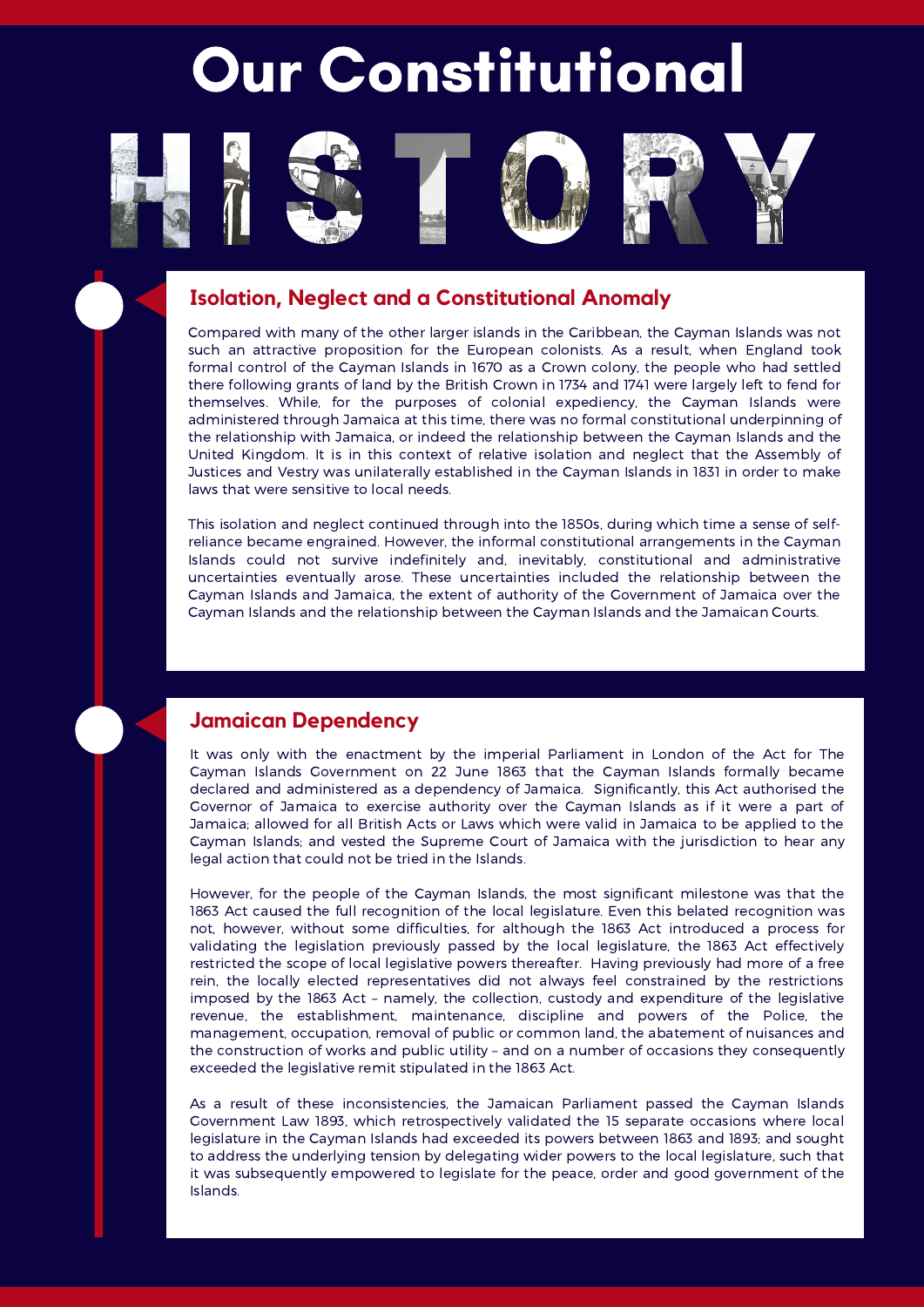

## **Constitutional Advancement in Jamaica and the Concept of Federation**

As the end of the Second World War approached, it was increasingly evident that the British Empire would undergo a significant re-structuring, with many colonies pressing for independence. Quite how the English-speaking Caribbean would navigate this process was not so clear and the position of the Cayman Islands, being a dependency of Jamaica, had an additional layer of complication. In 1944, Jamaica secured a new constitution with a number of important advances, including universal adult suffrage, a limited form of ministerial government and the recognition of political parties. However, these advances were not extended to the Cayman Islands, which, in spite of the constitutional developments between 1831 and 1893, still had no written constitution.

Alongside the constitutional advances granted to Jamaica and the increasing pressure for selfgovernment in the region, the British government's post-war policy for the Caribbean settled on the creation of a federation encompassing a number of different islands and other Caribbean territories, which had previously been administered separately. Although not an entirely new concept, this notion came to prominence at a regional conference held in Montego Bay, Jamaica in 1947. Cayman Assembly representatives, Messrs. Ernest Panton and William Farrington, attended this meeting and, with the consent of the local legislature, they proposed that the Cayman Islands would agree to join a federation, but only if Cayman had direct representation. However, this was rejected by members of the proposed Federation, known as the British Caribbean Standing Closer Association Committee in 1949 and instead it was recommended that the Cayman Islands should continue as a dependency under the administration of the Governor-General of the Federation.

Taking matters into their own hands, on 7 April 1955, six Assemblymen sent a petition to the Colonial Secretary through the Governor of Jamaica. They stated that "while … we look forward to strengthening ties both with Jamaica and with the other territories of the British Caribbean … we wish to restate, as clearly and as strongly as we can, three main aims. First, we wish to retain the right to control entry to our islands. Secondly, we wish to retain our rights to decide what taxes should be imposed upon us. Thirdly, we wish to retain our right to maintain our established channels of trade and employment overseas."

# **The Cayman Islands and the West Indies Federation**



Photo: Cayman Islands National Archive collection Justices and Vestrymen in George Town Grand Cayman on 22 June 1911

Notwithstanding the concerns of the Cayman Islands, the West Indies Federation was established on 3 January 1958. The Federation was intended as a precursor to full independence and, to this end, executive, legislative and judicial institutions were founded for the Federation. However, given the relatively small size of the Cayman Islands and its population, the Caymanian people did not get the benefit of electing even a single representative to the Federation's 45-member House of Representatives.

In 1959, the Cayman Assembly chose five delegates, Messrs Ducan Merren, Roy McTaggart, Willie Farrington, Ormond Panton and Administrator Jack Rose to participate in a series of conferences held between September 1959 and June 1961. Their instructions were to negotiate and settle all unresolved aspects of the Federation's Constitution, including the Cayman Islands position within it.

In July 1961, Jamaican Governor Kenneth Blackburne visited Grand Cayman for the purpose of announcing the proposals that had been drafted in June that year. The details were presented in a public meeting. The proposal, if accepted, was to be set out in a trial period of about five years after which a review would be carried out by the Federation and the Cayman government to decide whether the Islands should continue in an associated relationship or become a unit territory, and petition the Crown to revert it to a colony status.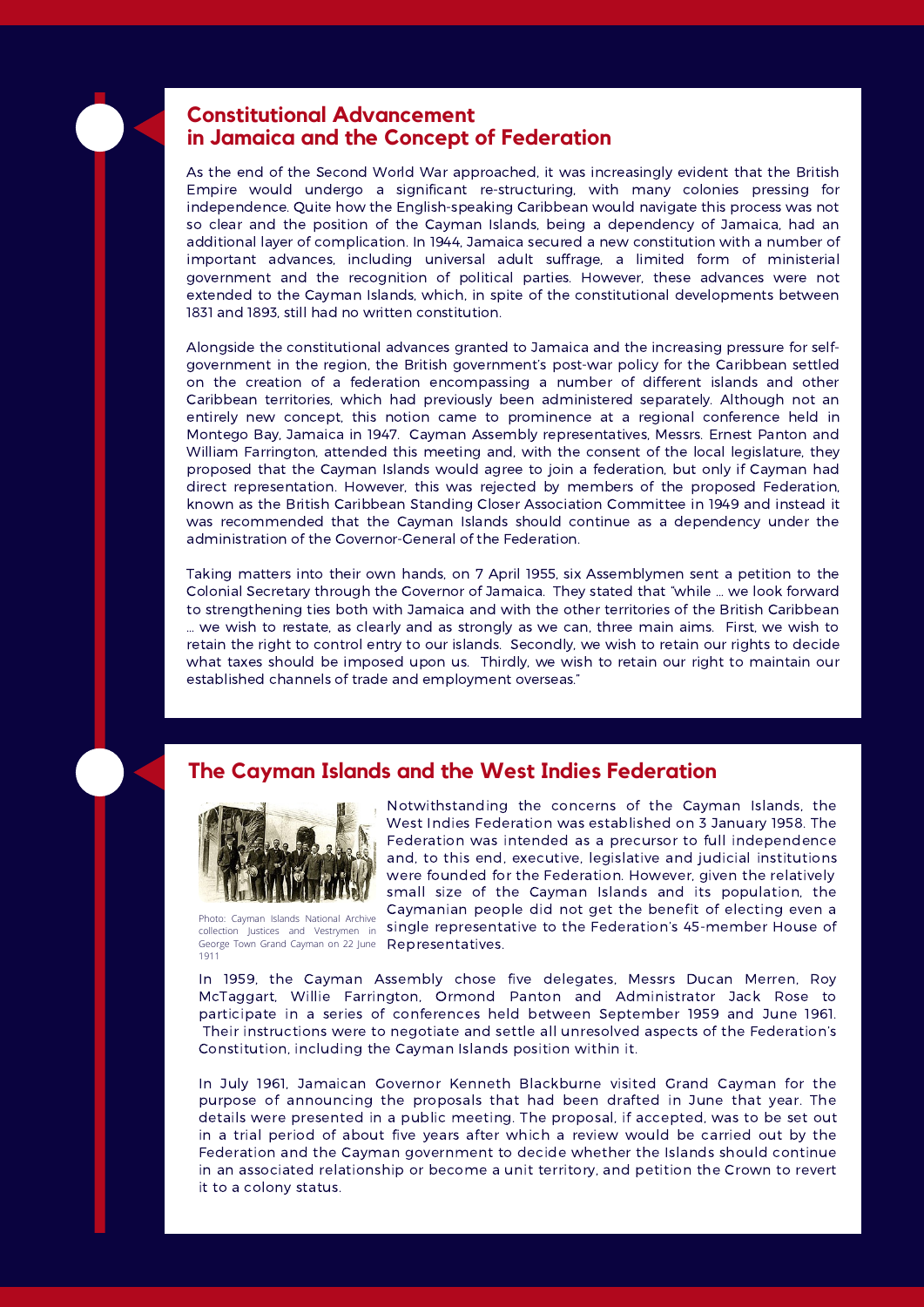#### **The Cayman Islands and the West Indies Federation (continued)**



Photo: Cayman Islands National Archive collection Administrator Jack Rose, A.R. Thomas and Sir Hilton Poynton at Lancaster House on a conference on the West Indies Federation.

The proposal for Federation membership was that once the Federation became independent, the Cayman Islands would cease to be a British Dependency and would remain a member of the Commonwealth. The Islands would enjoy full internal self-government and the Governor of Jamaica would relinquish the responsibility over the Islands.

The areas of Foreign Affairs and Defence would be the responsibility of the Federation and as a result, the Cayman Islands would contribute to their costs. The relationship between Jamaica and the Cayman Islands would be preserved through links with the University of the West Indies,

medical and prison services and by the former providing periodic technical support and assistance.

The proposed arrangements meant that the Cayman Islands would have a Lieutenant-Governor as head of state, appointed by the British Government. In addition to this, there would also be a Chief Minister, appointed by the Lieutenant Governor and the Council of Ministers would comprise of the Lieutenant Governor, the Chief Minister, two legislators selected by the Chief Minister and an Attorney General chosen by the Public Service Commission. It was expected that this proposal would have been the main issue debated in the local 1962 election. However, broader difficulties within the Federation would overtake matters. Inter-island rivalries, combined with a failure to fully capture the popular support across the various participating territories, meant that the Federation was on shaky foundations from the start. When the Foundation failed to move as quickly as some would have liked towards independence, this was seized upon as a rallying cry for those in the larger Islands who thought their prospects for independence would be more quickly realised if they went their own way. On 19 September 1961, 54 per cent of the Jamaican electorate voted to end their participation in the Federation, a vote which eventually led to Jamaican independence in 1962. It also precipitated the collapse of the Federation in May 1962. With Jamaica committed to going its own way, the Chief Minister of Trinidad and Tobago, Dr. Eric Williams, famously proclaimed "one from ten leaves nought" and Trinidad and Tobago soon followed suit, leaving the "Little Eight" remaining territories who were unable to sustain the Federation in the absence of the two largest constituents.

With the Federation at an end and Jamaica going it alone, what did this now mean for the Cayman Islands and its own quest for greater self-government?

#### **The First Cayman Islands Constitution**

One important result of the West Indies Federation was the creation of the first written constitution for the Cayman Islands. When the Cayman Islands and Turks and Caicos Islands Act was passed by the United Kingdom Parliament in 1958, this created a direct constitutional link between the Cayman Islands and the United Kingdom, which subsequently facilitated a Cayman Islands Constitution on 4 July 1959 by way of Royal Order-in-Council.

Obtaining a written constitution was a significant political advancement for the Cayman Islands, as the Islands were now specifically exempt from the control of the Jamaican legislature and were, for the time-being, placed directly under the authority of the Jamaican Governor.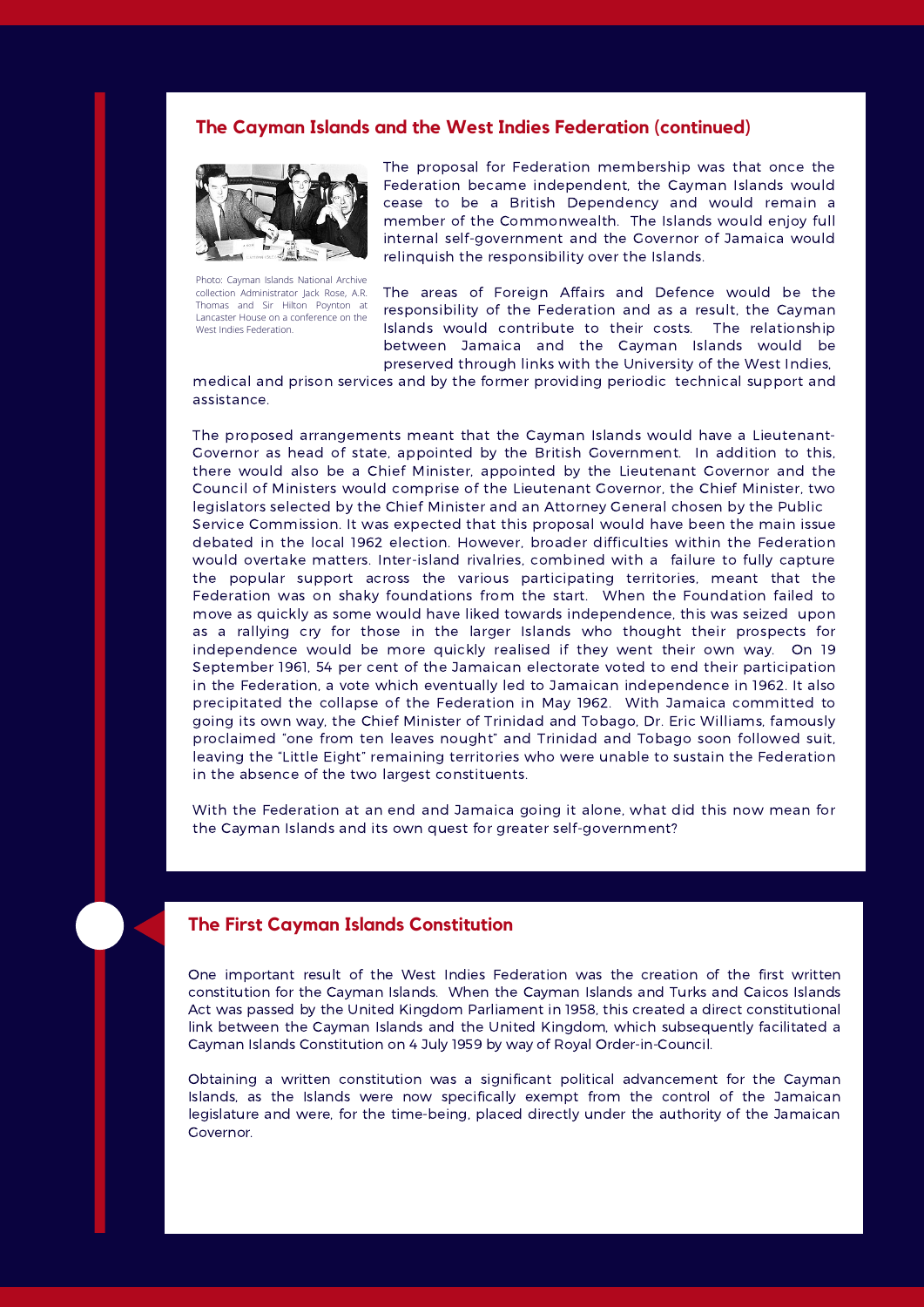#### **The First Cayman Islands Constitution (continued)**



Photo: Cayman Islands National Archive collection Opening of The Legislative Assembly in 1972.

There were also radical changes to the Legislature. After 129 years, the body of Vestrymen and Justices was replaced by a Legislative Assembly, the membership of which was reduced from thirty five to eighteen members, comprised of twelve elected members, three nominated members and three official members.

The most obvious change experienced by the average Caymanian through this new Constitution was that all adult Caymanians were now given the right to vote and stand for

election. However, for women the road to universal adult suffrage was not straightforward. In 1948, twenty four George Town women had written to the Commissioner at the time, stating that there was nothing in the 1865 Act of the Cayman Islands denying women to vote and that they intended to exercise their right in the forthcoming election. Unfortunately, the response of the Attorney General of Jamaica was that whilst the 1865 Act did not specifically exclude women from exercising their right to vote and their right to stand for election, the Act did not specifically include women either.

The question of women's suffrage resurfaced even more vociferously just over ten years later, when, on 29 May l957, Caymanian women came together to demand their political rights. The signatures of three hundred and fifty eight women were submitted in the form of seven identically worded petitions which came from seven different districts to the legislature.



Photo: Courtesy of the Cayman Islands National Archive.

Sir Kenneth Blackburne, Governor of Jamaica and the Cayman Islands at a public meeting of the first legislative meeting under the Cayman Islands first written Constitution at George Town Town Hall.

These actions concerned both the Commissioner and Governor so much, that on 20 September 1958, a draft bill was forwarded from the Governor to the Commissioner. The Select Committee unanimously recommended the granting of the petition on 16 October 1958. As a result of this, the Cayman Islands saw the swift passage of the Sex Disqualification (Removal) Law on 8 December 1958.

With a written constitution now in place, the next question for the Cayman Islands to address was what it would do in the wake of the collapse of the West Indies Federation and the impending independence of Jamaica.

#### **Constitutional Options**

The three options for consideration were a) whether the Cayman Islands would seek to retain historical links with the newly independent Jamaica, b) whether the Cayman Islands would instead remain in a colonial relationship with the United Kingdom, or c) whether it might be possible for the Cayman Islands to pursue independence in its own right.

The political parties of the day took centre stage in discussing the issue. The National Democratic Party, which was led by Mr. Ormond Panton and Mr. Warren Conolly, campaigned for greater self-government above all. Most of the party thought that greater self-government could only be achieved if the Cayman Islands remained with Jamaica.

On the opposite side of the fence, were the leaders of the Christian Democratic Party. Party members such as Ducan Merren, Willie Farrington and Burns Rutty felt that the Cayman Islands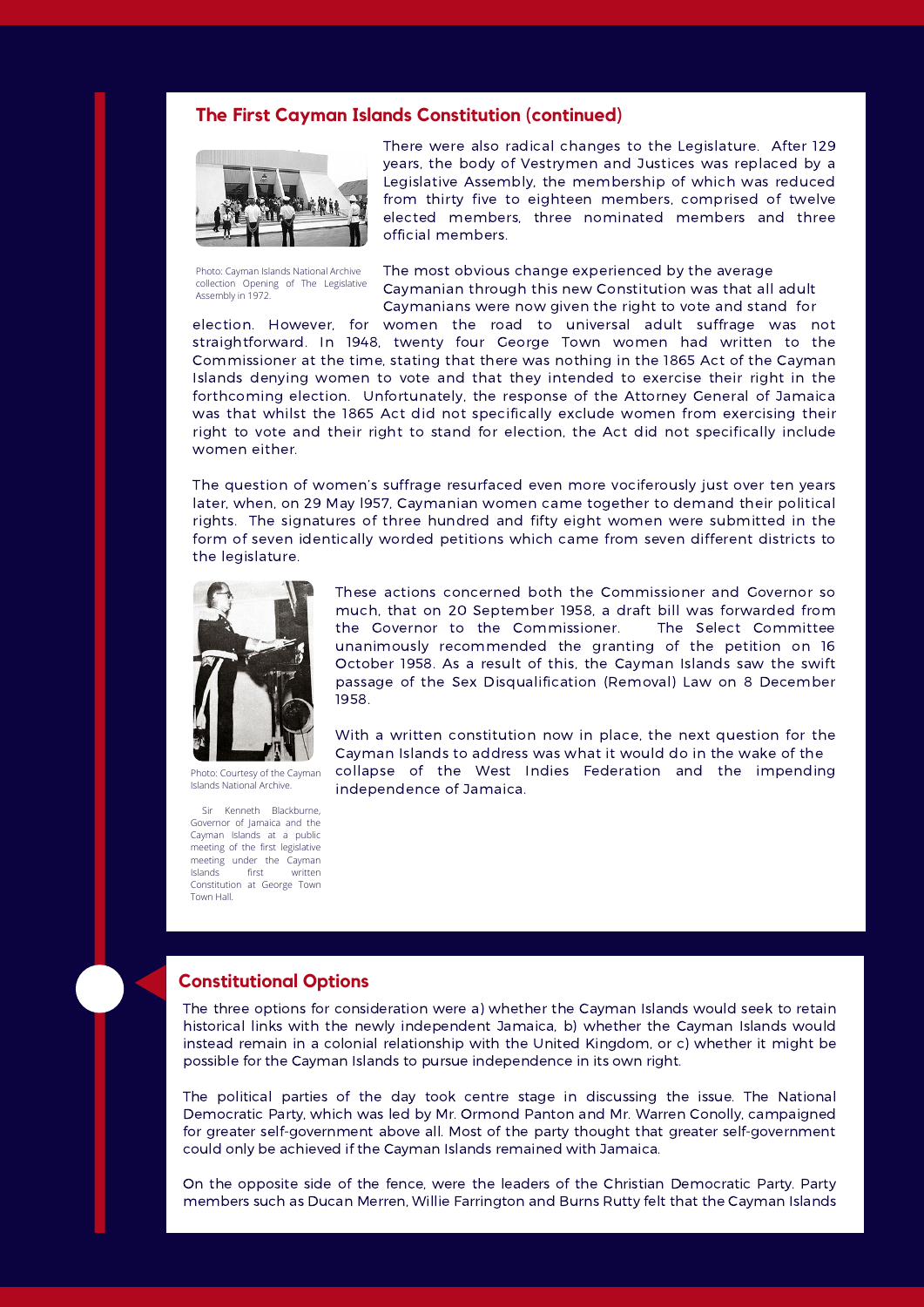#### **Constitutional Options (continued)**

should remain with Britain and thought that the Islands' quest for greater selfgovernment could be achieved this way.

The issue became heated and as a result Governor Blackburne revisited Grand Cayman on 17 January 1962 to see if a consensus could be reached. Upon his arrival to the meeting, the Members of the Legislative Assembly from the Sister Islands, Capt. Keith Tibbetts and Mr. Nolan Foster, presented Governor Blackburne with a petition signed by 345 of the 435 registered voters of Cayman Brac and Little Cayman. The Petition stated that "if Grand Cayman chose to remain with an independent Jamaica, the Sister Islands would seek separate Crown Colony status under Britain".

The issue was finally brought before the elected members of the Legislative Assembly where it was debated and voted upon. To Governor Blackburne's surprise, a unanimous resolution had been reached. It was resolved by the Assembly members that "It was the wish of the Cayman Islands 1. To continue their present association with Her Majesty's Government in the United Kingdom; 2. To negotiate with her Majesty's Government in the United Kingdom for internal self-government taking into account the wishes of the people of the Cayman Islands as to timing."

With the overarching question of what option, regarding independence, the Cayman Islands would pursue now settled, it remained to be seen the extent to which negotiations with the United Kingdom would give rise to internal self-government for the Cayman Islands.



### **The 1972 Constitutional Arrangements**

After the unanimous resolution in the Legislative Assembly for the Islands to remain a dependency of the United Kingdom, a new Constitution was enacted by Order in Council in 1962. This Constitution did not, however, differ substantively from its 1959 predecessor.

During the 1960s the local legislature established select committees to consider further constitutional change. A British constitutional expert, the Earl of Oxford and Asquith, was also appointed by the Foreign and Commonwealth Office to facilitate this process. In conducting his work, Lord Oxford and Asquith observed that the Islanders desired greater participation by the elected representatives in government business and for the abolition of nominated members.

After Lord Oxford and Asquith produced his report, a new Constitution came into force in the Cayman Islands on 22 August 1972. Some of the changes that resulted from this new Constitution were that the Administrator was re-designated as the Governor; the Governor would chair an Executive Council in which of four elected members would be officially assigned portfolios; the term of the Legislative Assembly was extended from three to four years; the system of nominated members was abolished; and the number of official members was set at three, namely, the Chief Secretary, the Financial Secretary and the Attorney General.

The new constitution also made provision for the Legislative Assembly to be presided over by a Speaker. The appointment of a speaker did not take place until 1989, some 17 years after the 1972 Constitution came into force, when Mrs. Sybil McLaughlin was appointed as the first speaker of the Legislative Assembly.

The 1972 Constitution did therefore realise some important incremental advances. However these revised constitutional arrangements still fell some way short of internal self-government and the quest for greater control by the elected members continued.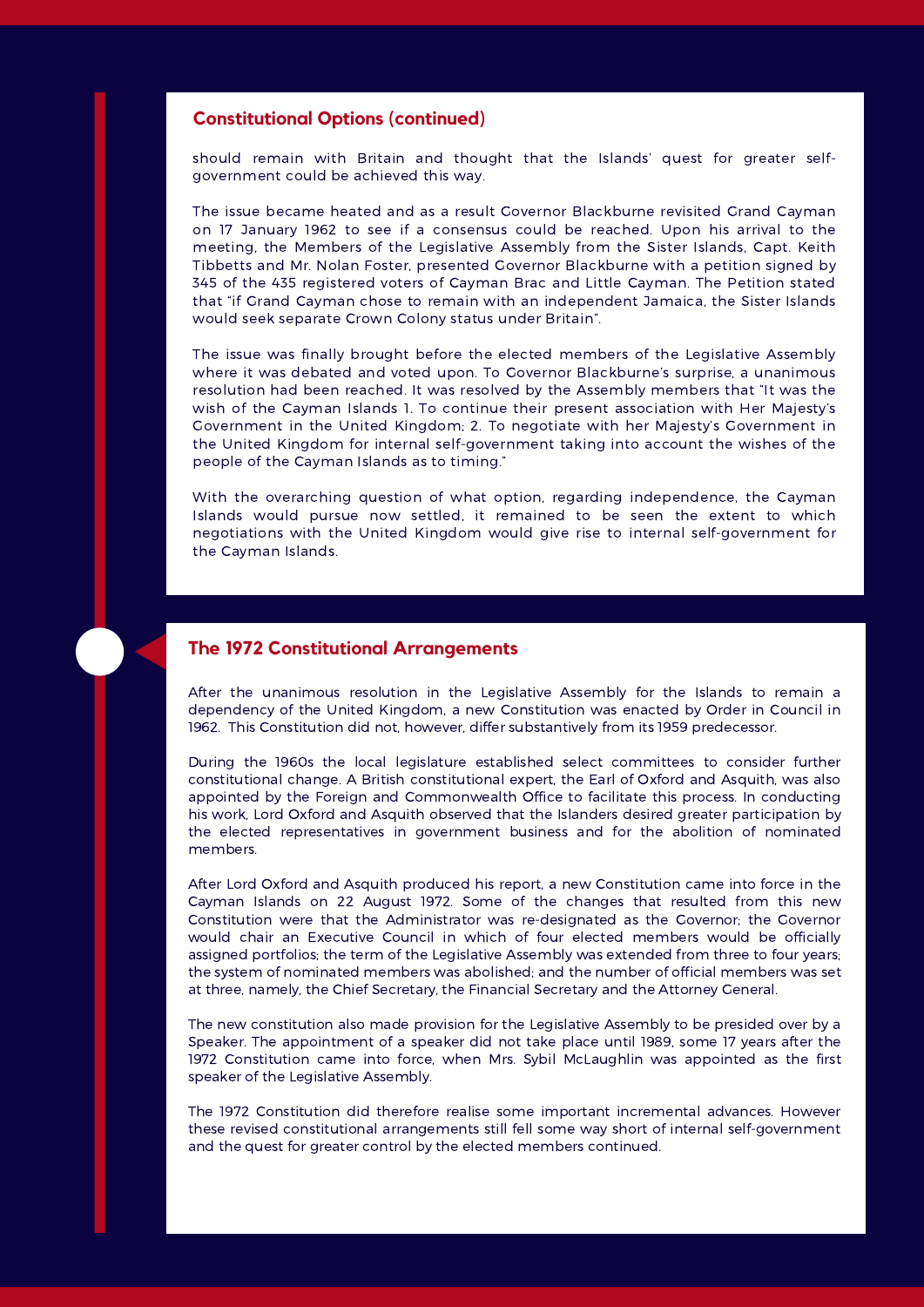#### **The 1972 Constitutional Arrangements (continued)**

The limitations of the 1972 Constitution was evidenced by the fact, that although the members of the Executive Council were bound by "collective responsibility" to support all its decisions in the Assembly, the Governor was vested with special responsibilities and reserved powers which excluded him from being bound by the collective will. The 1972 Constitution also vested the Governor with special responsibilities, which did not require the Governor to consult with elected members; and with reserved powers, which permitted the Governor to go against the advice of Executive Council in certain circumstances. Compared with other Overseas Territories in the region, it was apparent that the 1972 Constitution and the minor amendments thereto did not provide the Cayman Islands with many of advances that others had managed to achieve. In Bermuda, for example, the powers of the Governor were significantly curtailed, in contrast to the greater powers that the Governors in the Cayman Islands, and indeed the other Overseas Territories in the region, continued to possess. All of the other Overseas Territories in the region had a Chief Minister or equivalent, while the Cayman Islands Constitution made no reference to such position at this time. The Cayman Islands, like the Turks and Caicos Islands, had three ex officio members of Executive Council, which was the most out of all of the Overseas Territories in the region; while, at the other end of the scale, Bermuda did not have any ex officio members and was thus considered to be the Overseas Territory with the greatest measure of self-government. Perhaps most strikingly, the constitutions of the Cayman Islands and the British Virgin Islands were peculiar in that neither made reference to the protection of fundamental human rights.

#### **Constitutional Modernisation**

The 1972 Constitution was the subject of some periodic amendment. While resulting in some further entrenchment of the Westminster system of government, with the formal appointment of Ministers and the creation of the post of Leader of the Opposition as a counterpoint to the Leader of Government Business, the Cayman Islands continued to lag behind comparative jurisdictions in terms of the relative powers of the elected representatives versus the official arm of government. Further constitutional advancement was therefore advocated in order to achieve, at the very least, a more appropriate or modern balance and to better reflect the democratic will of the people.

At the same time, the absence of a fundamental rights chapter in the Cayman Islands Constitution was also identified as a major deficit. Some impetus for the adoption of a Bill of Rights came from the United Kingdom, who were keen to ensure that the United Kingdom's international human rights commitments were reflected in the constitutional arrangements of its Overseas Territories. The interests of the United Kingdom, should not, however, discount the local support for the inclusion of fundamental rights in the constitution. The Report of the Constitutional Commissioners, who undertook a review of the constitutional arrangements of the Cayman Islands in 1991 concluded that "there was almost a unanimous request for Fundamental Rights and Freedoms … to be included in the Constitution". Similarly, the Report of Cayman's own Constitutional Modernisation Review Commissioners in 2002 found that the inclusion of a Bill of Rights in the Constitution was the issue that attracted the most widespread support in that review process.

Following an extended period of public consultation, the Constitutional Modernisation Review Commissioners produced a draft constitution annexed to their 2002 Report, which included a Bill of Rights based on a model provided by the United Kingdom's Foreign and Commonwealth Office. This draft constitution, however, failed to attract the requisite support from Caymanian politicians or the broader populace. Some felt that this draft did not sufficiently advance the constitutional arrangements in terms of the development of local governance beyond those that had been first promulgated some thirty years earlier in 1972. On this basis there was a sense that, having waited so long for a new constitutional framework, this opportunity needed to be maximised so as to obtain the greatest possible advances in local autonomy.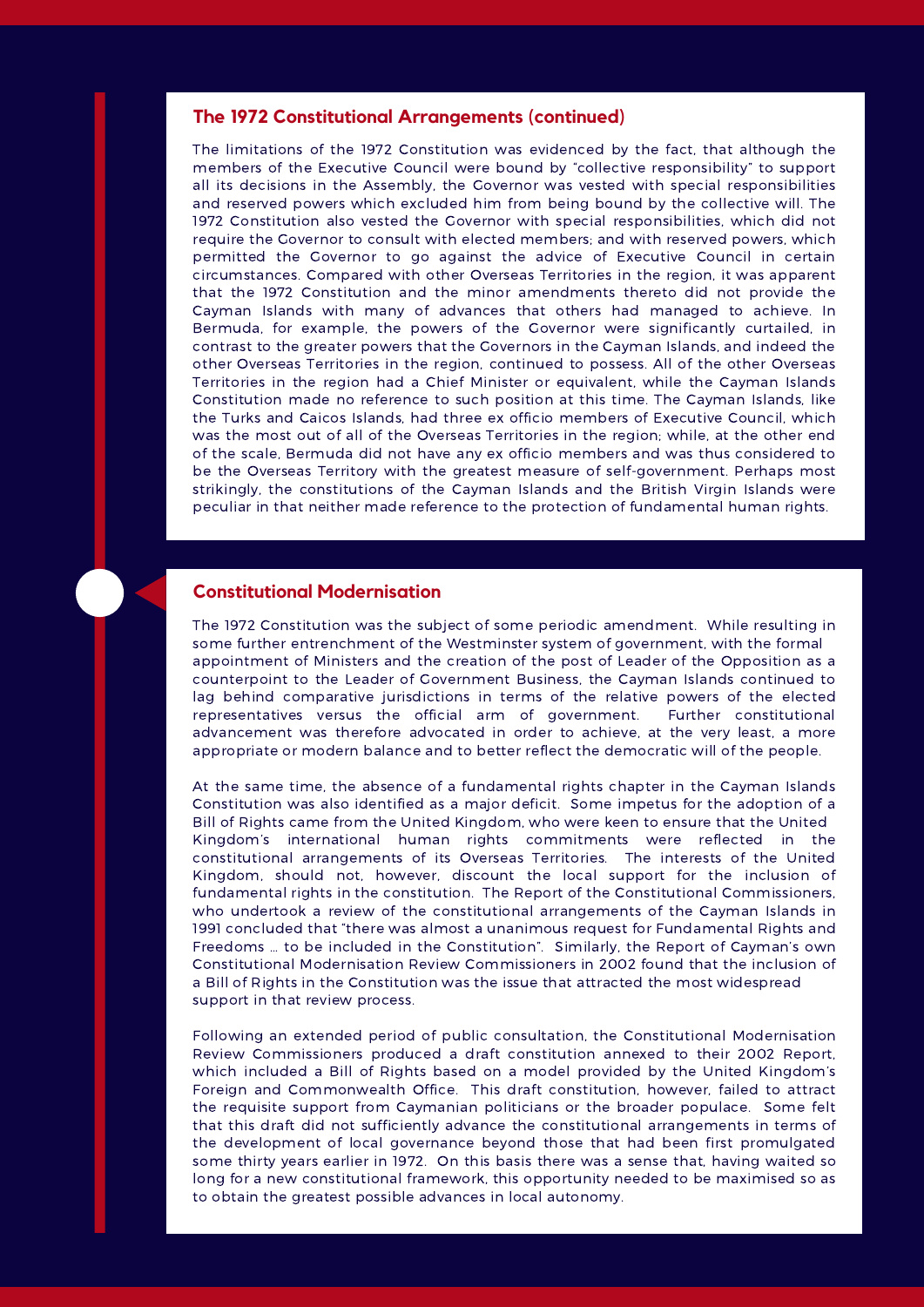#### **Constitutional Modernisation (continued)**

Efforts to modernise the Cayman Islands Constitution were rejuvenated with the establishment of a Constitutional Review Secretariat in March 2007. These efforts, which once again involved extensive public consultation, gave rise to a new draft constitution, which contained some significant modernisation and a Bill of Rights, Freedoms and Responsibilities. While the Bill of Rights, Freedoms and Responsibilities did not go as far as some had hoped, it met the benchmark that the United Kingdom had set and exceeded this in respect of the rights of children, environmental rights, the right to lawful administrative action, and enhanced rights to education. This compromise was ultimately agreed by the United Kingdom in constitutional talks in London in February 2009 and approved by the people of the Cayman Islands in a referendum on 20 May 2009.

#### **The 2009 Constitution**

The 2009 Constitution came into effect on 6 November 2009 and consists of nine parts and 125 sections. A comprehensive educational guide has been published by the Constitutional Commission and should be consulted for a full review of the contents of the 2009 Constitution. In summary for present purposes, the 2009 Constitution enshrined human rights in the constitution; established various institutions to support good governance, including a Constitutional Commission and a Human Rights Commission; established greater local autonomy in government, including the allocation of the finance portfolio to an elected Minister; placed limits on public debt; sought to curtail some of the Governor's executive powers; put in place a local Deputy Governor; provided locally elected government with a role in external affairs; and also provided for local participation in internal security via the establishment of a National Security Council.

These are all significant advances. However, the 2009 constitutional arrangements nevertheless fell short of full internal self-government; a step that the United Kingdom appeared reluctant to consider without some commitment on the part of an Overseas Territory to proceed to independence. For the time-being at least, this seemed to be the extent of the modernisation process without a fundamental change in the relationship between the United Kingdom and the Cayman Islands. This is not to say that there were not issues that needed refining, to which end there has been on-going debate concerning, amongst other matters, the implementation of Advisory District Councils as envisaged in the Constitution; the enactment and implementation of legislation to properly give effect to the work of the Commission for Standards in Public Life, which is also contained in the Constitution; the operation of the National Security Council and the effective local participation therein; and the functional practicalities of a Cabinet in which the elected Ministers and the Premier have an enhanced role and where the Governor still attends and presides but is not formally a member.

Other significant constitutional events post-2009 include the ratification of the Convention on the Elimination of all Forms of Discrimination Against Women (CEDAW) in March 2016[9] and, most notably, a 2016 constitutional amendment, which modified the administration of the judiciary by extending the tenure of Grand Court Judges from age 65 to age 70 and revising the arrangements for discipline of the judiciary.

### **Further Constitutional Reform**

The enactment of the Sanctions and Anti-Money Laundering Act 2018 by the United Kingdom Parliament and local concerns that the provisions therein relating to the manner in which public registers of beneficial ownership information were to be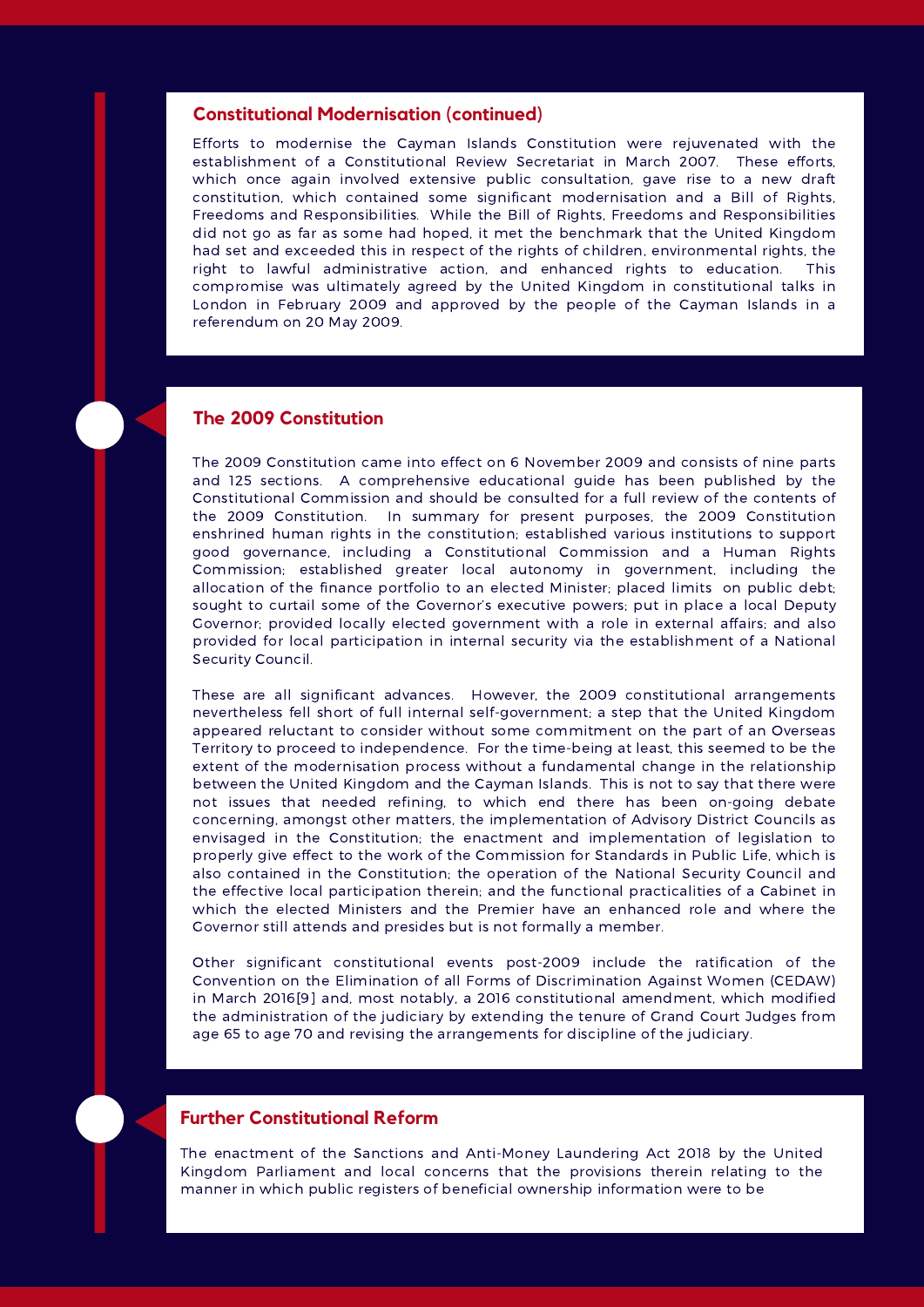#### **Further Constitutional Reform (continued)**

established in United Kingdom Overseas Territories (such as the Cayman Islands) did not accord with the level of autonomy that had been assigned to the Cayman Islands under the 2009 Constitution have resulted in recent proposals for further constitutional reform, particularly regarding clarification of the constitutional relationship between the Cayman Islands and the United Kingdom.

The Hon. Premier and the then Leader of the Opposition, the Hon. D. Ezzard Miller, initially advanced six potential revisions involving:

- 1. The powers reserved to Her Majesty under section 125 of the Constitution;
- 2. The extent of the United Kingdom's power over "international affairs";
- 3. The extent of the power of internal self-government in the Cayman Islands;
- 4. The power of disallowance;
- 5. The power of Cabinet in relation to, for example, the National Security Council; and
- 6. The route to the Cayman Islands achieving "Associated Status".

These proposals were conveyed to the Constitutional Commission, along with a request for advice as to any other areas of the Constitution that would also benefit from concurrent amendment. At the same time, the Constitutional Commission was contacted by the then Governor of the Cayman Islands, His Excellency, Mr. Anwar Choudhury, for comments on the six potential revisions proposed and, where possible, for examples of these potential revisions in operation.

In response to these requests, the Constitutional Commission produced its *Constitutional Commission's Responses to Requests from His Excellency the Governor and the Hon. Premier and Hon. Leader of the Opposition for Comments on Potential Revisions to the Cayman Islands Constitution*, dated 27 June 2018, which largely endorsed the revisions that were proposed.

Welcoming clarification of the uncertainty surrounding some provisions in the 2009 Constitution for increased local autonomy and local involvement in the Governor's special responsibilities of defence, external affairs and internal security, the Constitutional Commission supported the proposed revisions to the Constitution in respect of: (i) reserve powers and disallowance; and (ii) internal and external affairs. As regards to associated status and the right to self-determination, the Constitutional Commission provided guidance on how this right may be realised and, while acknowledging that what was being proposed were merely "discussions" as to the "route" to "Associated Status", the Constitutional Commission also noted that: "Any substantive proposal to actually move in this direction would involve a fundamental change in the constitutional arrangements of the Cayman Islands and would, necessarily, require more consideration and consultation".

In reply to the specific request from the Hon. Premier and Hon. Leader of the Opposition for other potential areas for reform, the Constitutional Commission again limited its recommendations to matters where the 2009 constitutional arrangements had given rise to confusion and uncertainties and would accordingly benefit from clarification and greater precision. The other potential areas for reform identified by the Constitutional Commission were:

- 1. The appointment and role of councillors;
- 2. The appointment of the Premier;
- 3. The qualifications for electors;
- 4. The disqualification of electors;
- 5. The qualification and disqualification for elected membership of the Legislative Assembly; and
- 6. The process by which the Cayman Islands Constitution may be altered in the future.

The Constitutional Commission did not therefore undertake a total review of the Constitution for the purposes of the Report. In the cover letter that accompanied its